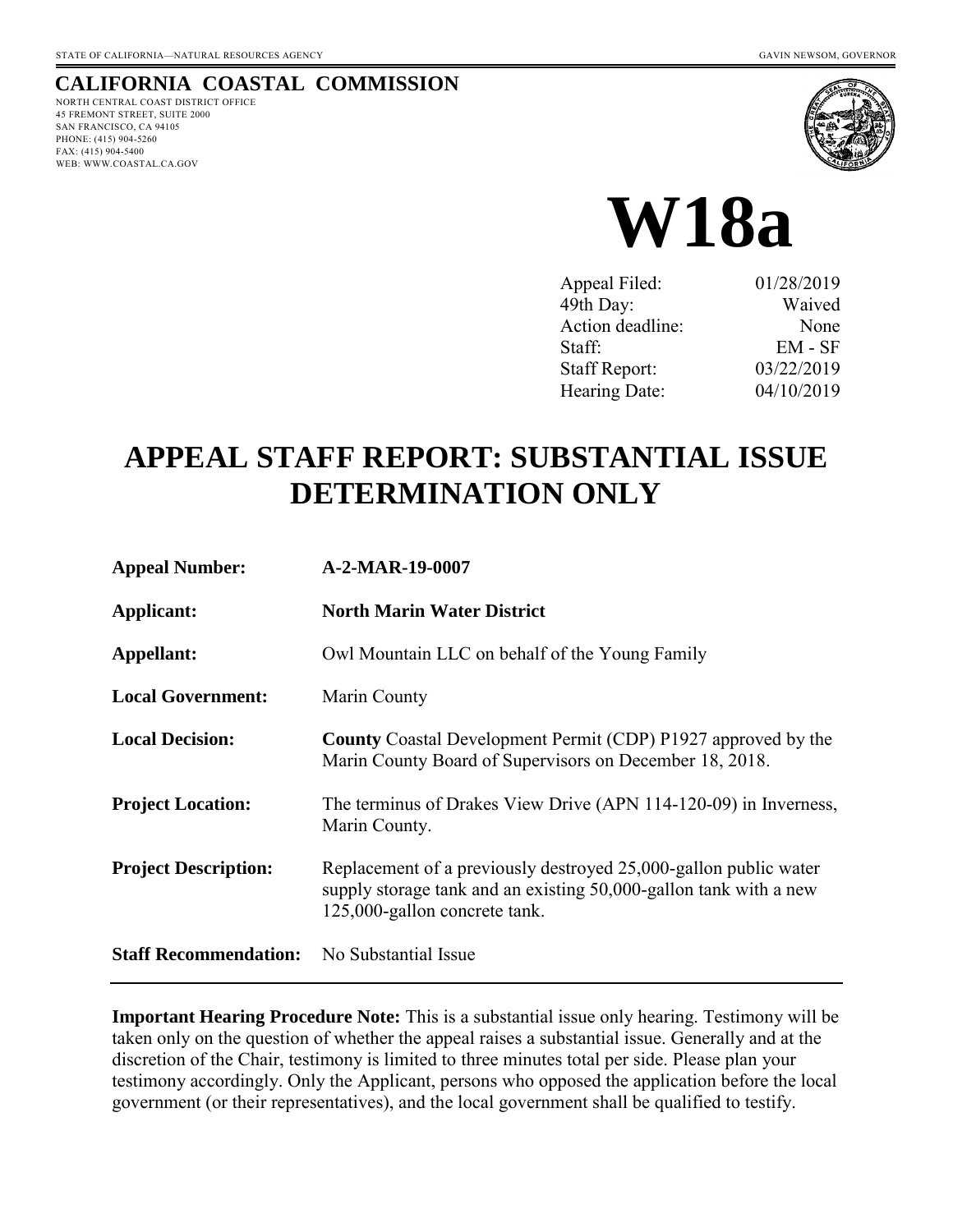Others may submit comments in writing. If the Commission determines that the appeal does raise a substantial issue, the de novo phase of the hearing will occur at a future Commission meeting, during which the Commission will take public testimony. (California Code of Regulations, Title 14, Sections 13115 and 13117.)

# **SUMMARY OF STAFF RECOMMENDATION**

The Marin County Board of Supervisors approved a coastal development permit (CDP) to replace a previously destroyed 25,000-gallon water storage tank and an existing 50,000-gallon tank with a new 125,000-gallon tank (with a height of 20 feet 8 inches above existing grade and 34 feet in diameter) located at the terminus of Drakes View Drive, in the Paradise Ranch Estates neighborhood of the unincorporated Inverness area of Marin County.

The Appellant contends that the County-approved project raises Marin County Local Coastal Program (LCP) consistency issues relating to height restrictions for the Coastal Residential Single-Family Planned District (C-RSP), the protection of visual resources and community character, and grading and excavation standards. Specifically, the Appellant contends that the County-approved project is taller than the allowed maximum height for the designated zoning district's standards for ridgetop lots, its design is inconsistent with the visual resources and community character of the surrounding neighborhood and would result in impacts to both public and private views, and construction of the proposed project would result in runoff to and erosion of the Appellant's property.

While the project site is located near the top of a topographic knoll at the crest of Inverness Ridge, the tank site is predominately wooded and not visible from public highways or other public viewing areas. The existing public view of the site from Shoreline Highway on the east side of Tomales Bay looking west only presents densely wooded hills, with few residences even visible. Additionally, Point Reyes National Seashore is on the opposite side of the knoll, however the tank would not be visible from the National Park or the Inverness Ridge Trail. In short, the only views affected by the proposed project are *private* views, which aren't protected by the LCP.

In terms of the Appellant's height allegation, the project location is not considered a ridge lot and does not otherwise implicate ridgetop requirements, and thus the applicable height standard is a maximum of 25 feet. Because the proposed tank would be just less than 21 feet tall, it meets LCP height requirements. In terms of visual resources and community character, the proposed tank is comparable in bulk and scale to surrounding development and has also been designed to minimize impacts on the surrounding viewshed, particularly for neighboring residences, through the use of a vegetated berm and native landscape. The proposed tank would use building materials that are earth-toned with a patina intended to mimic the visual appearance of the existing redwood tank. Therefore, the proposed tank would effectively blend in with its surroundings consistent with applicable LCP policies protecting visual resources and community character as well. Lastly, the proposed water storage tank would be in conformance with the LCP's grading and excavation standards policies because the proposed project does not involve extensive grading and excavation, and would be appropriately sited and designed to minimize and otherwise address potential runoff/erosion impacts to the neighboring properties. Specifically, native vegetation would be used to stabilize slopes, and an erosion and sediment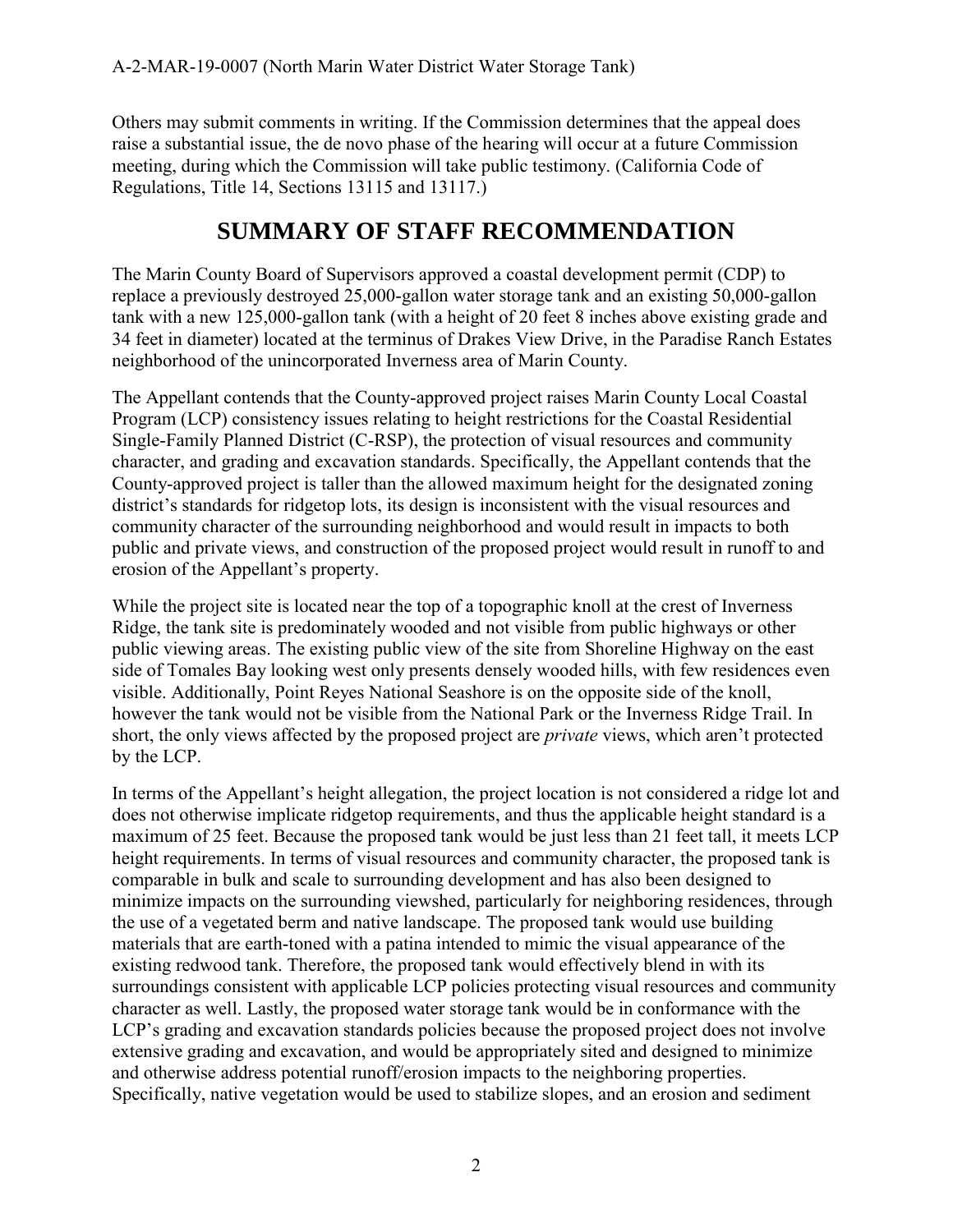control plan with appropriate best management practices is required to be implemented under the County's CDP, consistent with applicable LCP policies regarding grading and excavation.

As a result, staff recommends that the Commission determine that the appeal contentions do not raise a substantial LCP conformance issue and decline to take jurisdiction over the CDP for this project. The single motion necessary to implement this recommendation is found on page 5 below.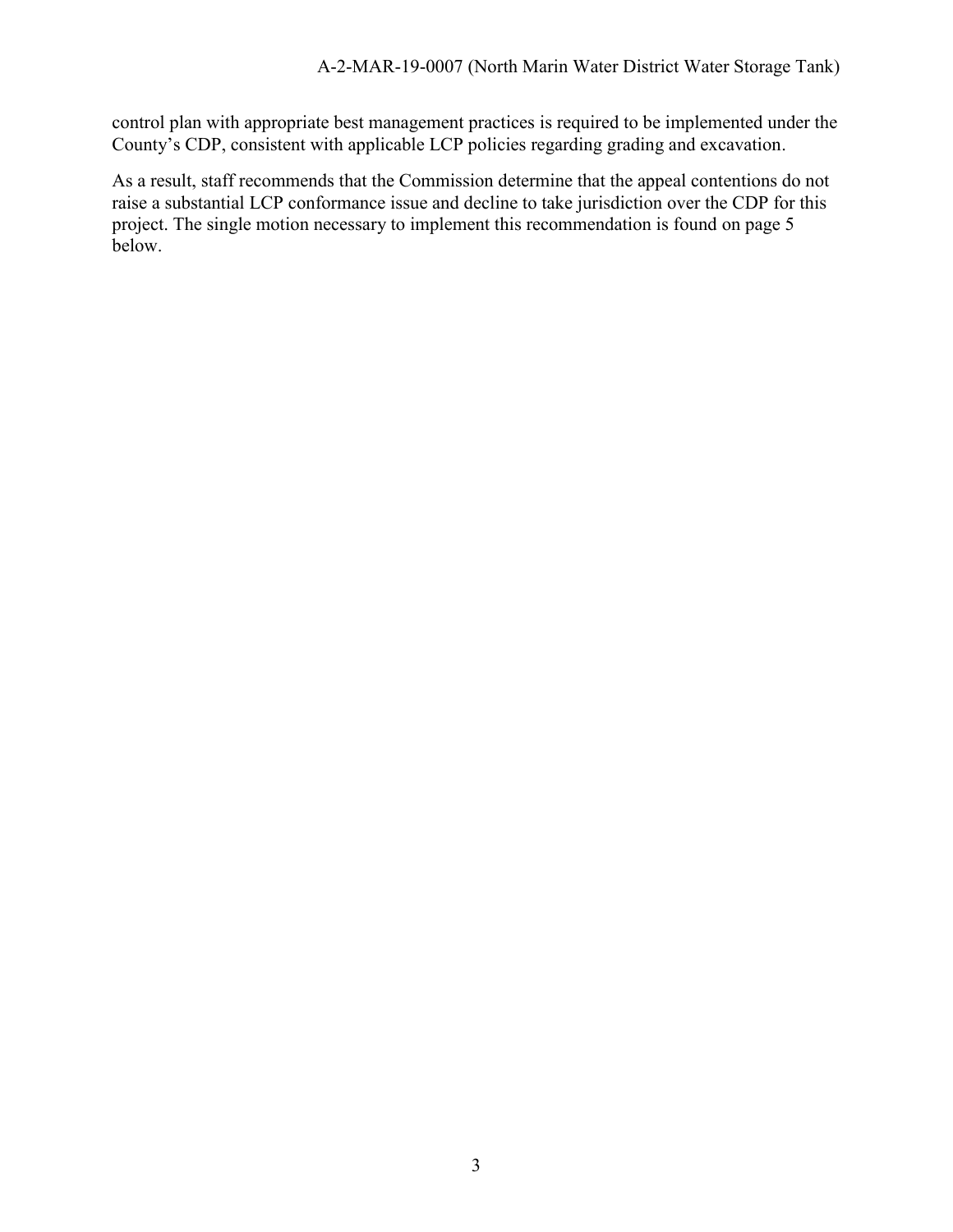# **TABLE OF CONTENTS**

# **APPENDICES**

Appendix A **-** Substantive File Documents Appendix B – Staff Contact with Agencies and Groups

# **EXHIBITS**

- Exhibit 1 Location Map
- Exhibit 2 Parcel Location
- Exhibit 3 Project Site Plan

Exhibit 4 – Project Site Images

Exhibit 5 – [Marin County Final Local CDP Action Notice](https://documents.coastal.ca.gov/reports/2019/4/w18a/w18a-4-2019-exhibits.pdf)

Exhibit 6 – Appeal of Marin County Local CDP Action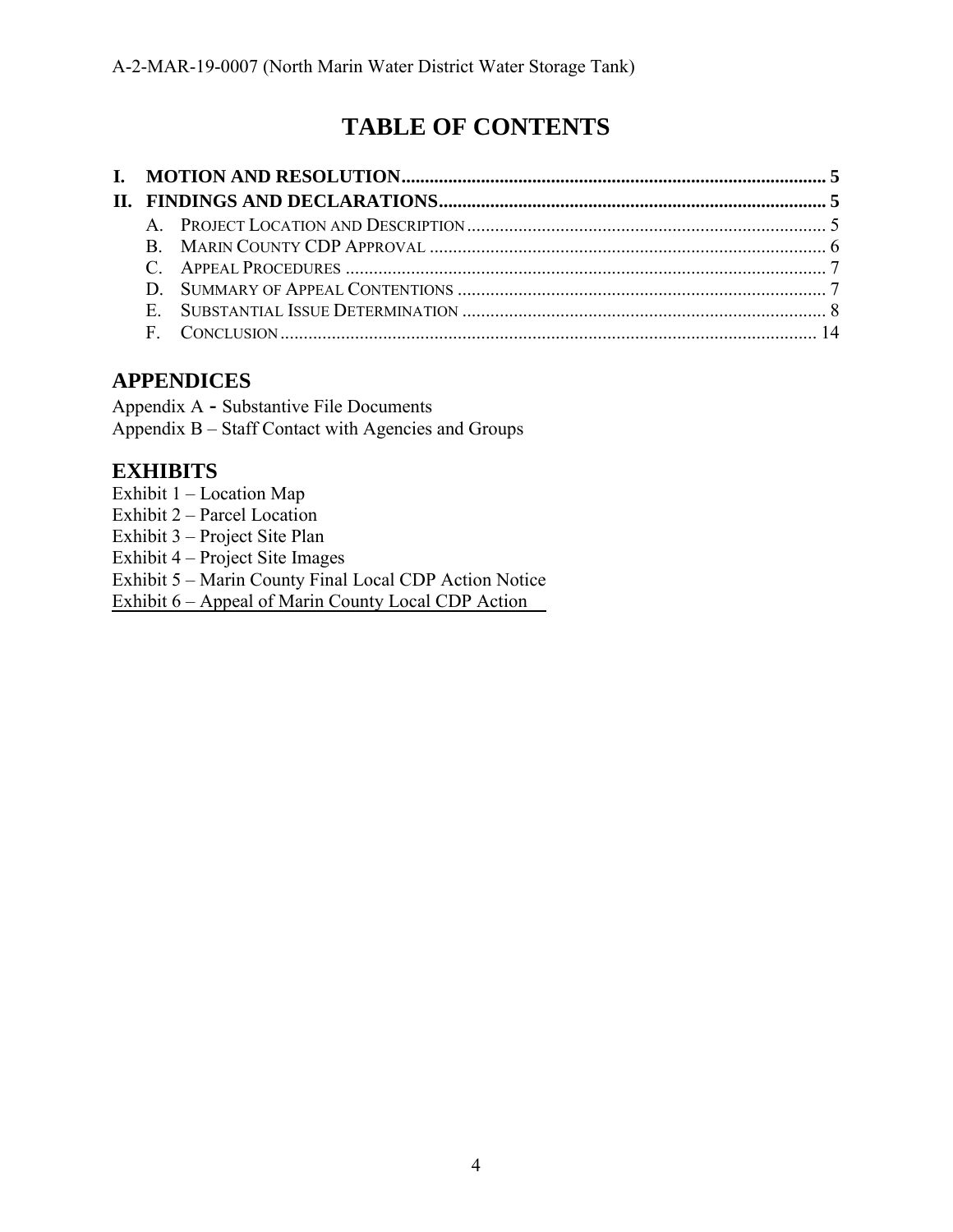# **I. MOTION AND RESOLUTION**

Staff recommends that the Commission determine that **no substantial issue** exists with respect to the grounds on which the appeal was filed. A finding of no substantial issue would mean that the Commission will not hear the application de novo and that the local action will become final and effective. To implement this recommendation, staff recommends a **YES** vote on the following motion. The motion passes only by affirmative vote of a majority of the Commissioners present.

*Motion: I move that the Commission determine that Appeal Number A-2-MAR-19-0007 raises no substantial issue with respect to the grounds on which the appeal has been filed under Section 30603. I recommend a yes vote.* 

*Resolution. The Commission finds that Appeal Number A-2-MAR-19-0007 does not present a substantial issue with respect to the grounds on which the appeal has been filed under Section 30603 of the Coastal Act regarding consistency with the Certified Local Coastal Program and/or the public access and recreation policies of the Coastal Act.* 

# **II. FINDINGS AND DECLARATIONS**

The Commission finds and declares as follows:

# **A. PROJECT LOCATION AND DESCRIPTION**

The County-approved project is located on Drakes View Drive in the Paradise Ranch Estates neighborhood of the unincorporated Inverness area of Marin County (see **Exhibit 1** for a location map). The project site is near the top of a wooded topographic knoll on an east-facing side of Inverness Ridge on the Point Reyes peninsula. The 0.126-acre parcel is zoned Residential Single-Family Planned District (C-RSP), is surrounded by single-family residential parcels (of the same zoning) on all sides, and is owned by North Marin Water District (NMWD). Currently the parcel is developed with one wooden water storage tank and an access road for NMWD construction and maintenance (with access via the adjacent property at 420 Drakes View Drive). The parcel previously contained a second redwood water storage tank that was destroyed in the 1995 Mount Vision Fire. In Inverness, NMWD uses water storage tanks to meet the community's domestic water needs and maintain adequate water reserves for fire protection. The proposed tank would be located approximately 22 feet 6 inches from the western front property line, 5 feet from the northern side of the property line (which is also the property line for the adjacent, Appellant's property at 25 Buck Point Drive), 22 feet 6 inches from the southern side property line, 22 feet from the western rear property line, and about 250 feet east of the Inverness Ridge Trail within the Point Reyes National Seashore. See **Exhibit 2** for a depiction of parcel locations.

The proposed project would replace the previously destroyed 20-foot high, 16-foot diameter, 25,000-gallon redwood water storage tank and the existing 20-foot high, 22-foot diameter, 50,000-gallon redwood tank (which would be demolished) with a new 125,000-gallon tank with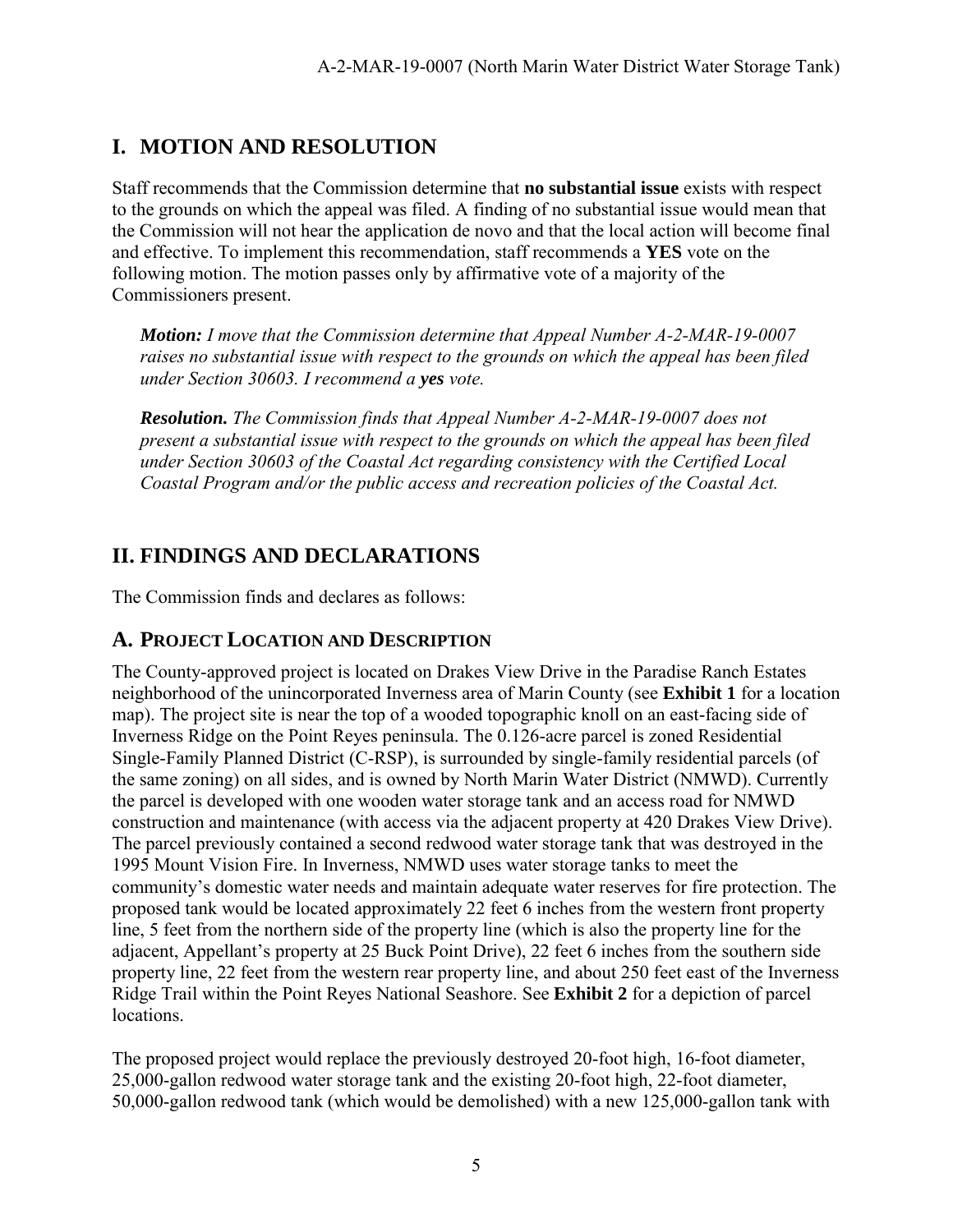a height 20 feet 8 inches above existing grade and 34 feet in diameter. According to NMWD the existing 50,000-gallon tank has surpassed its design life and is being replaced to meet the recommendations made in NMWD's 2001 West Marin Long Range Plan and the 2014 West Marin Water System Plan, as well as the recommendations provided by the Marine County Fire Department for fire storage requirements. The current 50,000 gallon tank does not provide an adequate amount of fire storage capacity. The new larger capacity tank will ensure adequate water supply for the Paradise Ranch Estates neighborhood on the Point Reyes Peninsula, plus expand water storage capacity to protect properties within the subdivision from fire hazards. The new tank will modernize the current water treatment system and storage capacity. Please see **Exhibit 3** for the project site plan; and **Exhibit 4** for photographs of the site and surrounding area, as well as a rendering of the proposed water storage tank with viewpoints from 420 Drakes View Drive.

# **B. MARIN COUNTY CDP APPROVAL**

Marin County received a coastal development permit (CDP) application for the proposed development on February 7, 2018. On March 1, 2018, the County posted a pending application notice on the project site and on August 28, 2018, mailed out a public notice identifying the applicant, describing the project and its location, and providing the date of the Deputy Zoning Administrator (DZA) hearing. This notice was sent to all property owners within a 325-foot radius from the boundaries of the subject property, including the Appellants, and was posted online on the County's project website. On September 13, 2018, the County DZA held a duly noticed public hearing and adopted a resolution conditionally approving the NMWD's CDP. On September 24, 2018, Ryan J. Patterson, on behalf of Jesse Colin Young, submitted an appeal of the NMWD CDP approval to the County Planning Commission raising issues related to public noticing, visual resources, and environmental impacts.

The County Planning Commission held a duly noticed public hearing to take public testimony and consider the project on October 22, 2018. The Planning Commission upheld the DZA's decision, approving the CDP for the project with conditions. These conditions required lowering the proposed tank height from the approved 20 feet 8 inch height above grade to 18 feet above grade, and required that the NMWD fund additional landscaping to reduce visual impacts at the boundary between the NMWD and Young's properties. On October 30, 2018, NMWD appealed the Planning Commission's decision approving the project with said conditions to the County Board of Supervisors. NMWD raised concerns regarding the 18 foot height restriction, asserting the reduction in height would not allow for adequate fire water storage. At the public hearing on December 18, 2018, the Board of Supervisors found that the basis of appeal by NMWD was sufficient to overturn the Planning Commission's decision. Ultimately, the Board of Supervisors determined that the DZA-approved project height was consistent with LCP height limits for the C-RSP zoning district, and the Board removed the Planning Commission conditions limiting project height, but maintained the Planning Commission's requirement to provide a landscaping fund to the Appellant.

The County's Final Local Action Notice (FLAN) of its CDP decision was received in the Coastal Commission's North Central Coast District Office on Monday January 14, 2019 (see **Exhibit 6**  for the County FLAN). The Coastal Commission's ten-working day appeal period for this action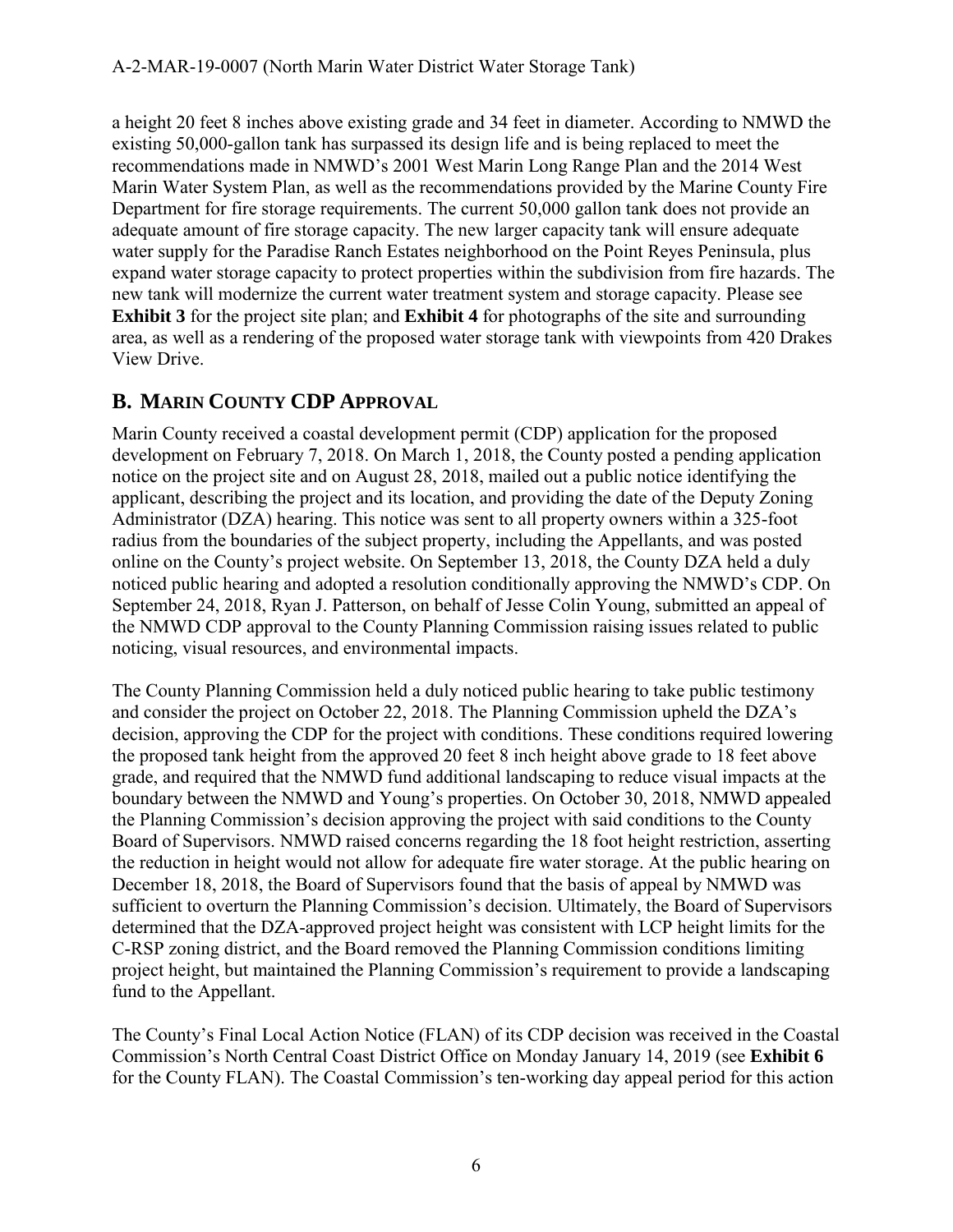began on Tuesday, January 15, 2019 and concluded at 5 p.m. on Friday, January 29, 2019. One valid appeal was received during the appeal period (see **Exhibit 7**).

# **C. APPEAL PROCEDURES**

Coastal Act Section 30603 provides for the appeal to the Coastal Commission of certain CDP decisions in jurisdictions with certified LCPs. The following categories of local CDP decisions are appealable: (a) approval of CDPs for development that is located (1) between the sea and the first public road paralleling the sea or within 300 feet of the inland extent of any beach or of the mean high tide line of the sea where there is no beach, whichever is the greater distance, (2) on tidelands, submerged lands, public trust lands, within 100 feet of any wetland, estuary, or stream, or within 300 feet of the top of the seaward face of any coastal bluff, and (3) in a sensitive coastal resource area; or (b) for counties, approval of CDPs for development that is not designated as the principal permitted use under the LCP (Sections 30603(a)(1)-(4)). In addition, any local action (approval or denial) on a CDP for a major public works project (including a publicly financed recreational facility and/or a special district development) or an energy facility is appealable to the Commission (Section 30603(a)(5); see also California Code of Regulations Title 14 Section 13012). The County's decision on the CDP for this project is appealable to the Commission because the project is a major public works project (i.e., it entails improvements to a public works facility that exceed the cost of \$277,033), and because the use is not the principally-permitted use in this zoning district.

The grounds for appeal under Section 30603 are limited to allegations that the development does not conform to the certified LCP or to the public access policies of the Coastal Act. Section 30625(b)(2) of the Coastal Act requires the Commission to consider a CDP for an appealed project de novo unless a majority of the Commission finds that "no substantial issue" is raised by such allegations. Under Section 30604(b), if the Commission conducts the de novo portion of an appeals hearing (upon making a determination of "substantial issue") and ultimately approves a CDP for a project, the Commission must find that the proposed development is in conformity with the certified LCP. If a CDP is approved for a project that is located between the nearest public road and the sea or the shoreline of any body of water located within the coastal zone, Section 30604(c) also requires an additional specific finding that the development is in conformity with the public access and public recreation policies of Chapter 3 of the Coastal Act. This project is not located between the nearest public road and the sea, and thus the additional public access and recreation finding is not needed if the Commission were to approve a project following a de novo hearing.

The only persons qualified to testify before the Commission on the substantial issue question are the Applicant, persons who made their views known before the local government (or their representatives), and the local government. Testimony from other persons regarding substantial issue must be submitted in writing. Any person may testify during the de novo CDP determination stage of an appeal.

# **D. SUMMARY OF APPEAL CONTENTIONS**

The Appellant contends that the County-approved project raises LCP consistency issues relating to visual resources and community character standards, applicable grading standards and height limits. Specifically, the Appellant asserts that (1) the proposed tank is significantly larger than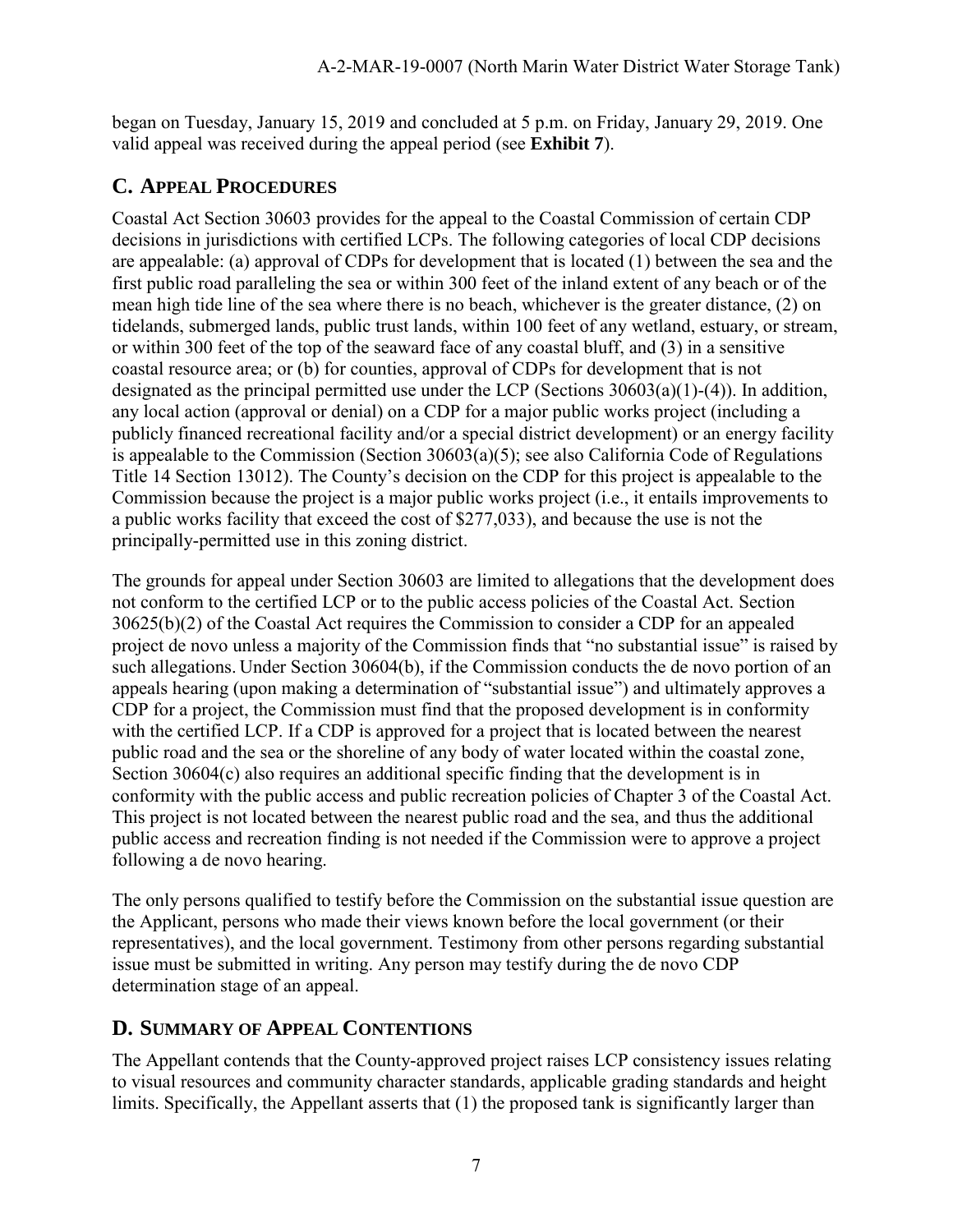the existing redwood tank that it will replace, and that it would impact both public and private views inconsistent with LCP requirements that require new development to be sited and designed to blend in with the surroundings, maintain appropriate scale and design, and not obstruct existing coastal views from Highway 1; (2) the project violates LCP grading and excavation standards because it has not been designed to avoid significant erosion or damage to adjacent properties caused by runoff; and (3) the project violates LCP maximum height limits, including because the project site should be regarded as a ridgetop lot, thus requiring a more restrictive height limit. Please see **Exhibit 6** for the Appellants full appeal contentions.

# **E. SUBSTANTIAL ISSUE DETERMINATION**

The term "substantial issue" is not defined in the Coastal Act or in its implementing regulations. In previous decisions on appeals, the Commission has generally been guided by the following factors in making substantial issue determinations: the degree of factual and legal support for the local government's decision; the extent and scope of the development as approved or denied by the local government; the significance of the coastal resources affected by the decision; the precedential value of the local government's decision for future interpretations of its LCP; and, whether the appeal raises only local issues as opposed to those of regional or statewide significance. Even when the Commission chooses not to hear an appeal, appellants nevertheless may obtain judicial review of a local government's CDP decision by filing a petition for a writ of mandate pursuant to the Code of Civil Procedure, Section 1094.5.

In this case, and for the reasons discussed further below, the Commission exercises its discretion and determines that the development approved by the County does not raise a substantial issue with regard to the Appellant's contentions.

## **1. Visual Resources and Community Character**

## *Applicable Policies*

The LCP includes policies that require that new development be sited and designed to blend in with the surroundings, and specifically with prominent wooded areas; to maintain appropriate scale and design compatible with the character of the surrounding environment; and to not obstruct existing coastal views from Highway 1 as follows:

# *LUP Appendix A page A-8*

*30251. The scenic and visual qualities of coastal areas shall be considered and protected as a resource of public importance. Permitted development shall be sited and designed to protect views to and along the ocean and scenic coastal areas, to minimize the alteration of natural land forms, to be visually compatible with the character of surrounding areas, and, where feasible, to restore and enhance visual quality in visually degraded areas. New development in highly scenic areas such as those designated in the California Coastline Preservation and Recreation Plan prepared by the Department of Parks and Recreation and by local government shall be subordinate to the character of its setting.* 

# *LUP Policy 3*

*a. The height, scale, and design of new structures shall be compatible with the character of the surrounding natural or built environment. Structures shall be designed to follow*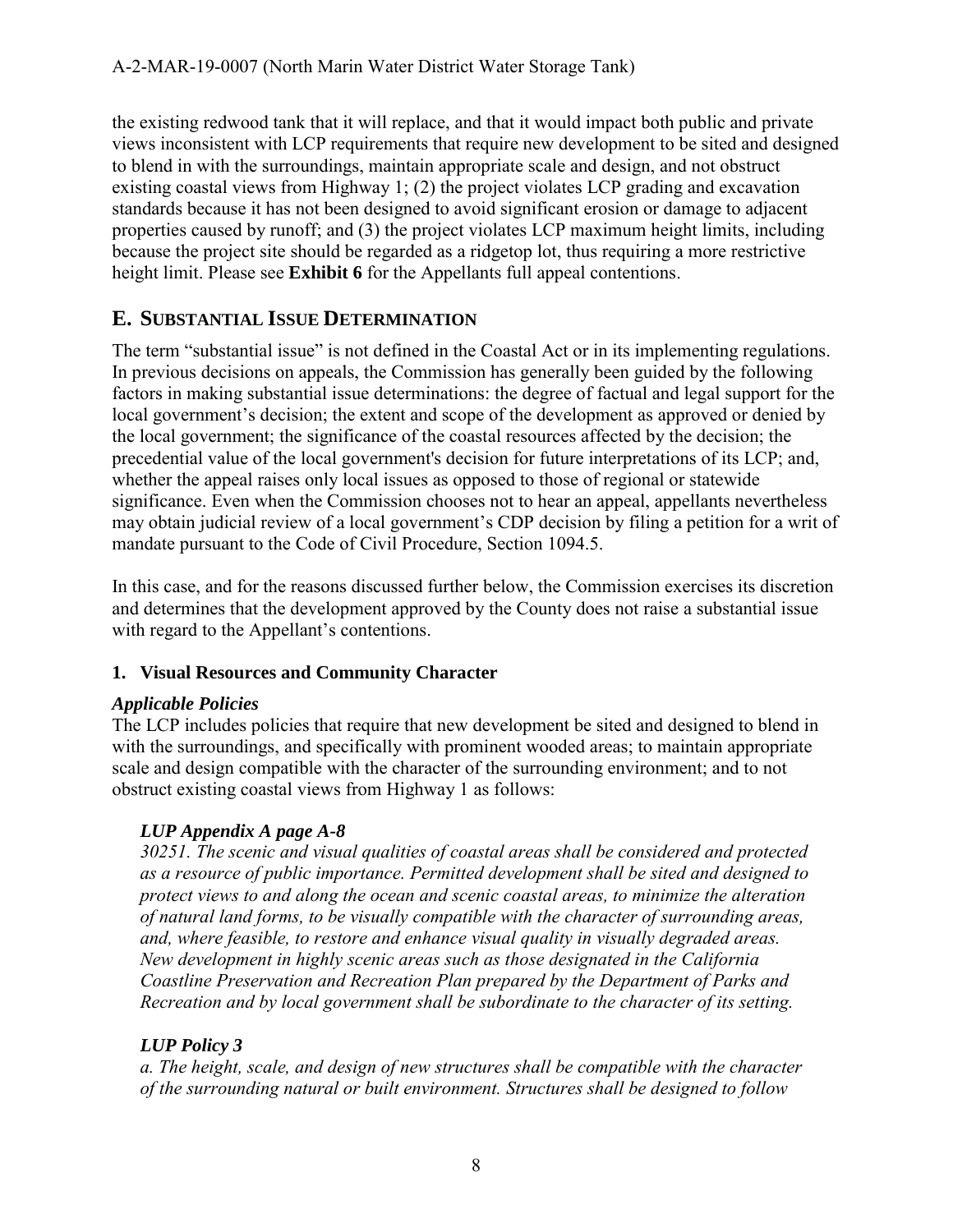*the natural contours of the landscape and sited so as not to obstruct significant views as seen from public viewing places.* 

*b. Development shall be screened with appropriate landscaping; however such landscaping shall not, when mature, interfere with public views to and along the coast. The use of native plant material is encouraged.* 

## *LUP Policy 8(c)(4)(c)(2)*

*a. In areas where structures may be seen from the adjacent parklands (primarily the north, south and west sides of the subdivision) structures shall be screened by the existing vegetation to the maximum extent possible. Structures shall not be higher than the tree canopy, even if Section 22.47.024(2)(e) of the Zoning Ordinance would otherwise permit taller buildings. The purpose of this measure is to prevent the presently tree-covered silhouette of the ridgeline from being broken up. In addition, the structures will be betterscreened. It is noted that the west side is adjacent to the Park Wilderness area.* 

*b. In areas where structures may be visible, dark earth-tones shall be used to ensure the least amount of visual intrusion into the landscape. …* 

*f. Use of colors and materials consistent with the woodland character of the subdivision and the vernacular building style of the area should be observed to avoid obtrusive visual impact.* 

## *IP Section 22.56.130I(O)*

*2. To the maximum extent feasible, new development shall be designed and sited so as not to impair or obstruct existing coastal views from Highway 1 or Panoramic Highway.* 

*3. The height, scale and design of new structures shall be compatible with the character of the surrounding natural or built environment. Structures shall be designed to follow the natural contours of the landscape and sited so as not to obstruct significant views as seen from public viewing places.* 

*4. Development shall be screened with appropriate landscaping; however, such landscaping shall not, when mature, interfere with public views to and along the coast. The use of native plant material is encouraged.* 

# *IP Section 22.57.086I(2)(f)*

*Materials and colors shall blend into the natural environment unobtrusively, to the greatest extent possible.*

## *Analysis*

The Appellant contends that the County-approved project does not comply with LUP Policies 3 and 8 that require that all new development not impair coastal views from Highway 1, the Panoramic Highway, or significant public views from public viewing places; that the scale and design of new development be compatible with the surrounding natural and built environment; and that new development be appropriately screened and constructed using materials and colors that bled with the natural environment. These standards are implemented by LCP Implementation Plan (IP) Sections 22.56.130I(O) and 2.57.086I(2)(f).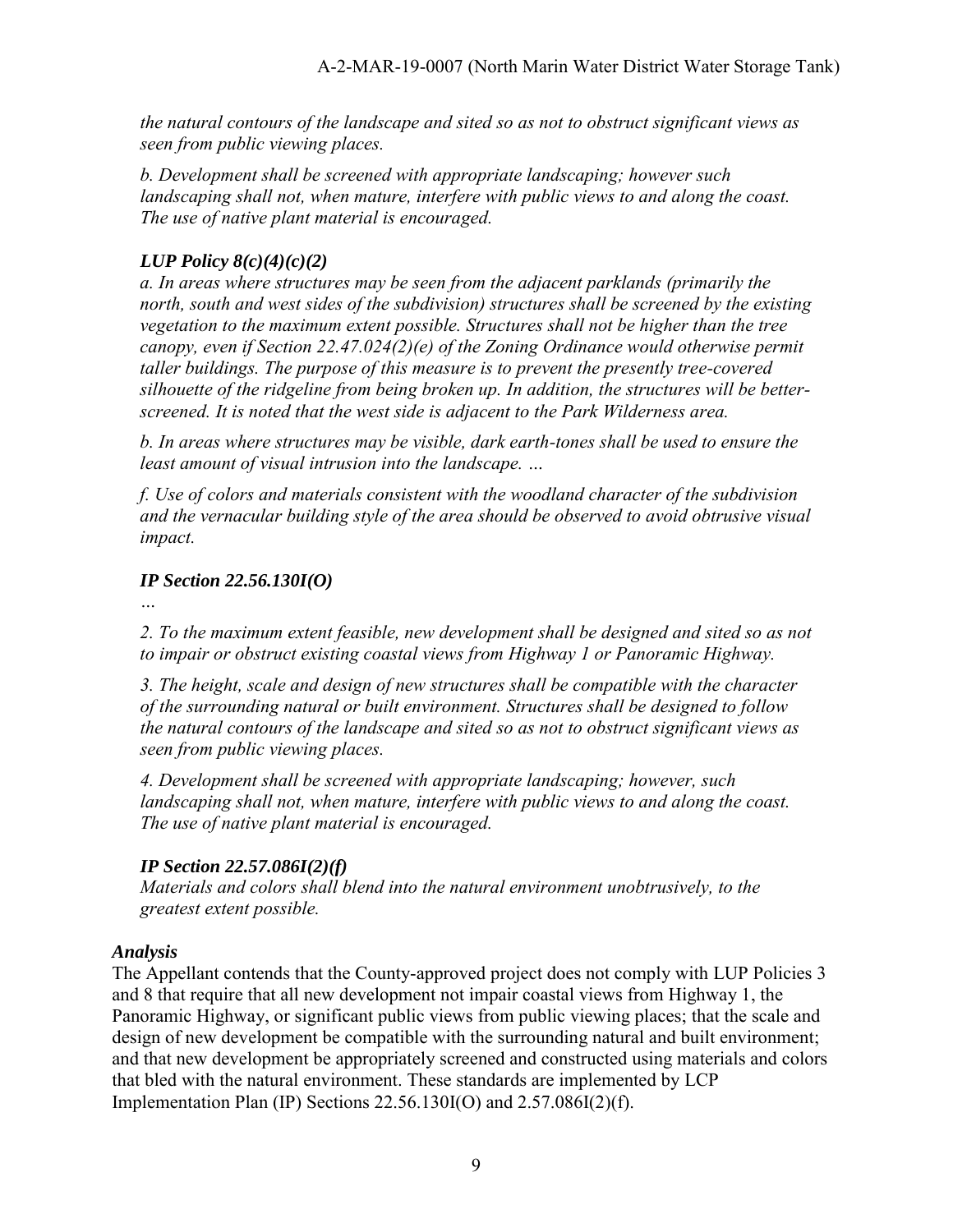As required by LUP Policy  $8(c)(4)(c)(2)$ , which outlines the location and density of new development in Inverness Ridge, new development must be sited and designed to blend in with the surroundings, and specifically with prominent wooded areas. The Appellant claims that the proposed tank is significantly larger than the existing redwood water storage tank, and will negatively impact both public and private views. However, the LCP does not protect private views. The proposed tank does not significantly impact public views because the surrounding trees are taller than the proposed tank on three sides, shielding it from view from public vantage points. While the project site is adjacent to Point Reyes National Seashore, it is located on the eastern side of the park and would not be visible to park goers. See **Exhibit 4** for project site images.

Likewise, LUP Policy 3 requires development to maintain appropriate scale and design compatible with the character of the surrounding environment and screened with appropriate landscaping. The Appellant contends that the proposed tank is not compatible with the character of the surrounding environment; and therefore, violates the visual resources and community character standards. Surrounding residences vary in architectural styles, thus, residences in the area have varying heights and the area is quite densely vegetated. At a height of 20 feet 8 inches, the tank is about two stories tall, and occupies an area of approximately 908 square feet (16.5%) of the 5,500 square foot lot. Previously destroyed tank 4A and existing tank 4B occupy 201.06 square feet (3.65%) and 380.13 square feet (6.91%), respectively. To avoid visual impacts, the proposed development has been designed to blend into the landscape, including in relation to the neighboring residences at 420 Drakes View Drive and 25 Buck Point Road, through the design of a vegetated earthen berm composed of non-fire prone shrubs and three to five native trees on the west and northwest sides of the tank. The Applicants was also required by the County CDP to provide \$5,000 in funds to the Appellant, located on 25 Buck Point Road, for them to pursue additional landscape screening as the Appellant sees fit. Because the tank is of similar size to neighboring residences and includes native vegetation screening, the proposed tank is consistent with the scale of other structures in the surrounding neighborhood and blends with the surrounding vegetation.

LCP Section 22.56.130I(O) requires that new development must not obstruct existing coastal views from Highway 1. The Appellant contends that the proposed tank will negatively impact both public and private views because it is larger than the existing redwood tank. However, the ordinance protects only public views from the highway. The site is shielded by intervening topography and vegetation from views from the distant lower vantage point along Drakes View Drive, Sir Frances Drake Boulevard, and State Highway 1. Views of the tank's western side are partially shielded by ceanothus shrubs. Additionally, the proposed building materials incorporate earth toned, reinforced concrete that will mimic the visual appearance of the existing redwood tank. Thus, public views are not affected by the proposed project, and rather are protected.

Finally, the proposed building materials incorporate earth toned, reinforced concrete that will mimic the visual appearance of the existing redwood tank, and help it to blend in with the nearby wooded environs. The proposed tank has been designed to blend appropriately into the established community character of Inverness in accordance with LUP policies that require such.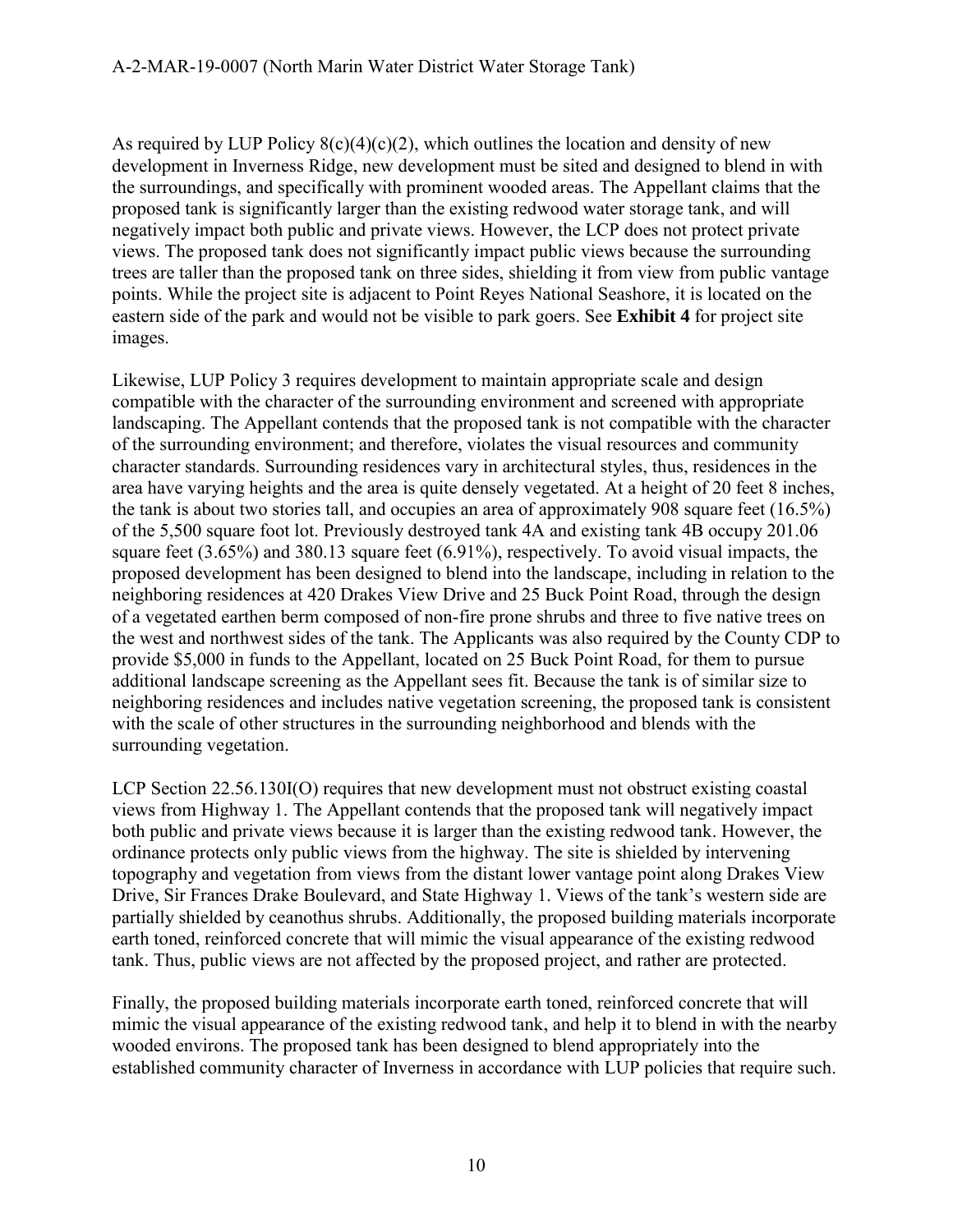Thus, the County-approved project does not raise substantial issue of LCP conformance with respect to visual resources and community character.

#### **2. Grading and Excavation**

#### *Applicable Policies*

The LCP includes policies that require development to minimize grading and to implement grading and erosion control guidelines as follows:

#### *LUP Watershed and Water Quality Protection/Grading Policy 6*

*In order to ensure the long-term preservation of water quality, protection of visual resources, and the prevention of hazards to life and property, the following policies shall apply to all construction and development, including grading and major vegetation removal, which involve the movement of earth in excess of 150 cubic yards.* 

*a. Development shall be designed to fit a site's topography, soils, geology, hydrology, and any other existing conditions and be oriented so that grading, cut and fill operations, and other site preparation are kept to an absolute minimum. Natural features, landforms, and native vegetation shall be preserved to the maximum extent feasible. Areas of a site which are not suited to development because of known soil, geologic, flood, erosion or other hazards shall be kept in open space.* 

*b. For necessary grading operations, the smallest practicable area of land shall be exposed at any one time during development and the length of exposure shall be kept to the shortest practicable time. The clearing of land shall be avoided during the winter rainy season and all measures for removing sediments and stabilizing slopes shall be in place before the beginning of the rainy season.* 

*c. Sediment basins (including debris basins, desilting basins, or silt traps) shall be installed on the project site in conjunction with initial grading operations and maintained through the development process to remove sediment from runoff waters. All sediment shall be retained on site unless removed to an appropriate dumping location.* 

#### *LUP Watershed Protection Policy 8(c)(4)(c)(4)*

*b. Silt traps or other necessary erosion control measures shall be required for all new grading and construction.* 

#### *LUP Grading and Erosion Control Guidelines Policy 8(c)(4)(c)(1)*

*It is essential that grading be minimized in any new building area so that soils which are exposed during the construction process can be adequately revegetated and cuts avoided to minimize erosion. Erosion control practices should address management of surface water run-off to prevent gullying through improper discharge of storm water[,] from downspouts and paved areas and down-stream transport of eroded sediments. Revegetation practices for erosion control should specify use of indigenous ground covers and seed mixes.* 

*IP Section 22.57.0861(1)*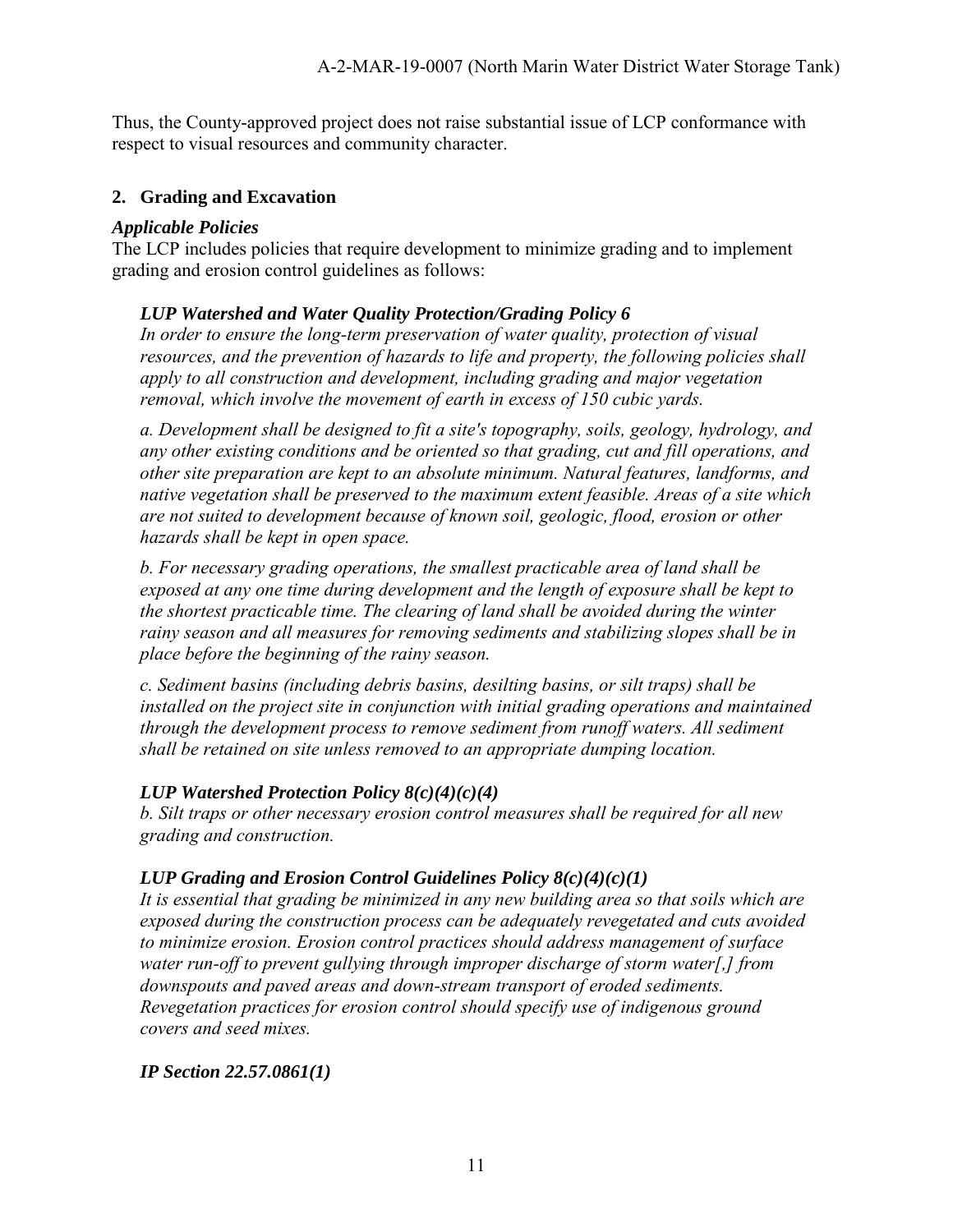*a. Grading shall be held to a minimum. Every reasonable effort shall be made to retain the natural features of the land: Skylines and ridgetops, rolling land forms, knolls, native vegetation, trees, rock outcroppings, watercourses. Where grading is required, it shall be done in such a manner as to eliminate flat planes and sharp angles of intersection with natural terrain. Slopes shall be rounded and contoured to blend with existing topography…* 

*c. Grading plans shall include erosion control and revegetation programs. Where erosion potential exists, silt traps or other engineering solutions may be required. The timing of grading and construction shall be controlled by the department of public works to avoid failure during construction. No grading shall be done during the rainy season, from November through March.* 

*d. All construction shall assure drainage into the natural watershed in a manner that will avoid significant erosion or damage to adjacent properties. Impervious surfaces shall be minimized.* 

#### *Analysis*

The Appellant contends that the County-approved project violates LCP grading and excavation standards because it has not been designed to avoid significant erosion or damage to the adjacent properties. IP Section 22.57.0861(1)(d) requires that all construction assure that drainage to the natural watershed avoid significant erosion and damage to adjacent properties. Further, LUP Policies 6 and 8 are related to watershed and water quality protection, and ensuring that natural features, landforms, and native vegetation are preserved to the maximum extent feasible. To capture sediment from runoff waters and protect soils exposed during grading or development, the LCP requires the use of specific erosion control measures.

The proposed project entails the construction of a new water storage tank encompassing the footprint of a previously existing, smaller water tank that was previously destroyed and removed. The area surrounding the proposed tank will require grading, including cut and fill, to prepare the site for a larger tank footprint and for the construction of an earthen berm to provide additional visual screening for adjacent residential properties, including the Appellant's. The grading will result in removal of 170 cubic yards of soil from the site, intended to help lower the visual profile of the tank to reduce any impacts on neighbors. The tank will be situated three feet below grade. The Appellant contends that the project will result in erosion of the Appellant's property, the property line of which is located 5 feet downhill from the tank site. The Appellant's house is on an adjacent parcel about 245 feet away from the proposed tank. To prevent runoff and provide an additional buffer, the County's CDP approval requires the NMWD to provide a landscaping fund of \$5,000 to the Appellant that the Appellant can use as they see fit to provide additional screening. The project also includes an erosion control plan consistent with the standards required by Marin County Department of Public Works, which applies California Regional Water Quality Control Board and Marin County Stormwater Pollution Prevention Program requirements. The plan includes utilizing best management practices for the management of site spoils, including the use of sediment basins, temporary vegetation, and silt traps. Additionally, the Applicant is also required to establish new vegetation on disturbed areas to minimize erosion, including the creation of a vegetated earthen berm along the west and northwest sides of the tank to help reduce the visual appearance of the tank for neighboring private properties while providing a stable slope above the maintenance access pad around the tank. The planting plan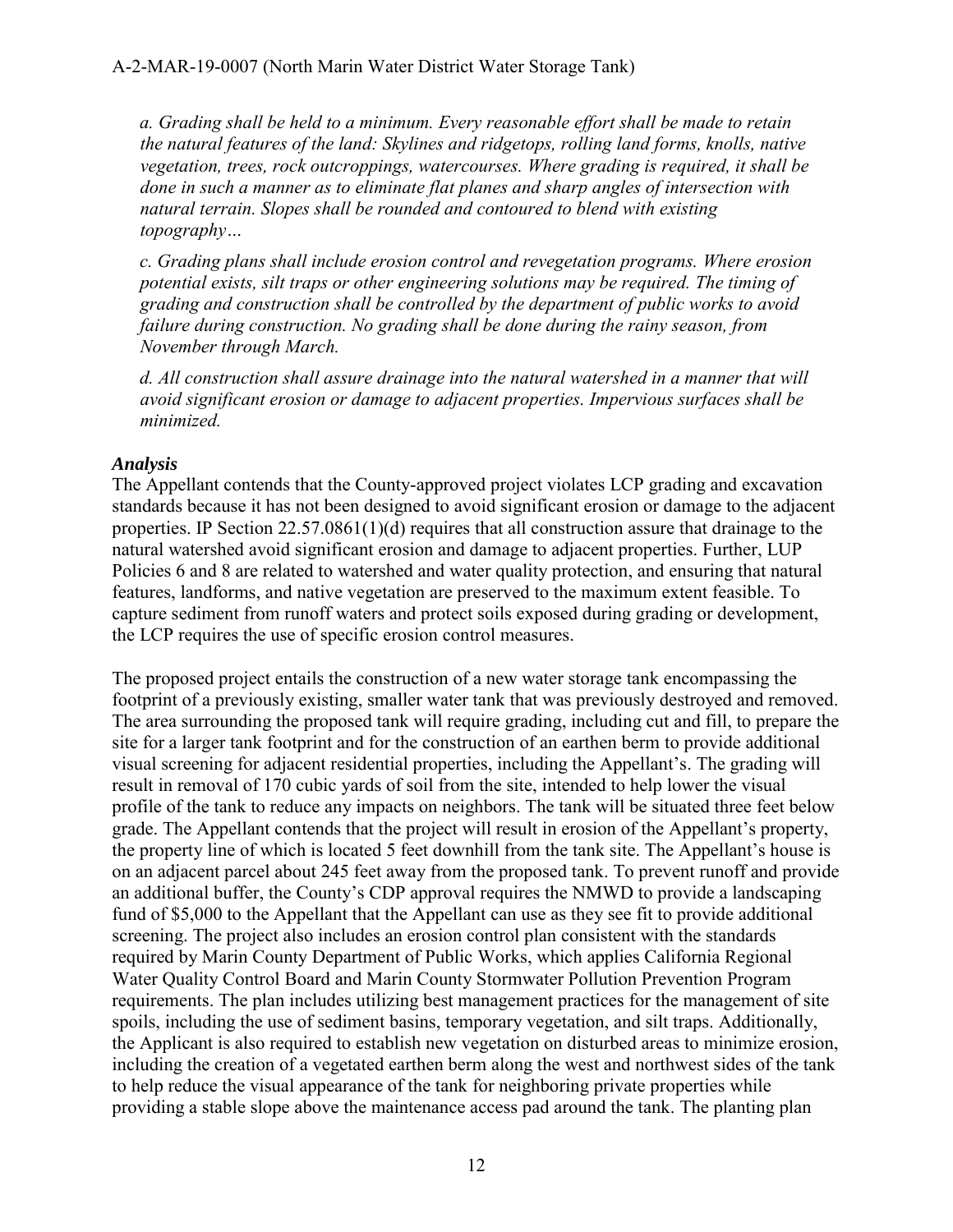includes establishing the berm with a mix of trees and shrubs native to Marin County. The Applicant estimates that grading and excavation will take approximately two weeks and would occur during summer and fall of 2020, avoiding construction during the rainy season as required by IP Section 22.57.0861(1)(c). The project site currently drains via sheet flow to the surrounding hillsides, mainly draining to Tomlinson Creek to the north and ultimately to Tomales Bay. The project has been designed to collect surface water into the storm drain system to ensure it is appropriately handled. The required drainage and erosion control plan should serve to improve conditions at the site related to potential erosion, and should also serve to protect water quality from runoff leaving the site.

The County-approved project will adequately mitigate any runoff and erosion impacts consistent with LCP requirements. Native vegetation plantings will help to stabilize slopes, and an Erosion and Sediment Control Plan with appropriate best management practices will be implemented to address drainage and avoid any increase in erosion to adjacent properties. Thus, the Countyapproved project does not raise substantial issue of LCP conformance with respect to grading and excavation.

## **3. Height Restrictions**

## *Applicable Policies*

The Marin LCP includes policies that dictate maximum allowable heights for each zoning designation as follows:

## *LUP Visual Resources Policy 3:*

*a. The height, scale, and design of new structures shall be compatible with the character of the surrounding natural or built environment.* 

## *IP Section 22.57.0861(2):*

*b. There shall be no construction permitted on top or within three hundred feet horizontally, or within one hundred feet vertically of visually prominent ridgelines, whichever is more restrictive, if other suitable locations are available on the site. If structures must be placed within this restricted area because of site size or similar constraints, they shall be on locations that are least visible from nearby highways and developed areas.* 

*…* 

*e. No part of a building shall exceed twenty-five feet in height above natural grade. . . Where a ridge lot is too flat to allow placement of the house down from the ridge, a height limit of one story or a maximum of eighteen feet to the top of the roof shall be imposed. These requirements may be waived by the planning director upon presentation of evidence that a deviation from these standards will not violate the intent of Sections 22.47.020 and 22.47.030.* 

## *Analysis*

The Appellant contends that the project fails to comply with the LCP Section 22.57.0861(2)(e) under the C-RSP zoning district. The Appellant states that the height of the proposed addition violates provisions of the LCP because the proposed project is on a ridge lot, and therefore the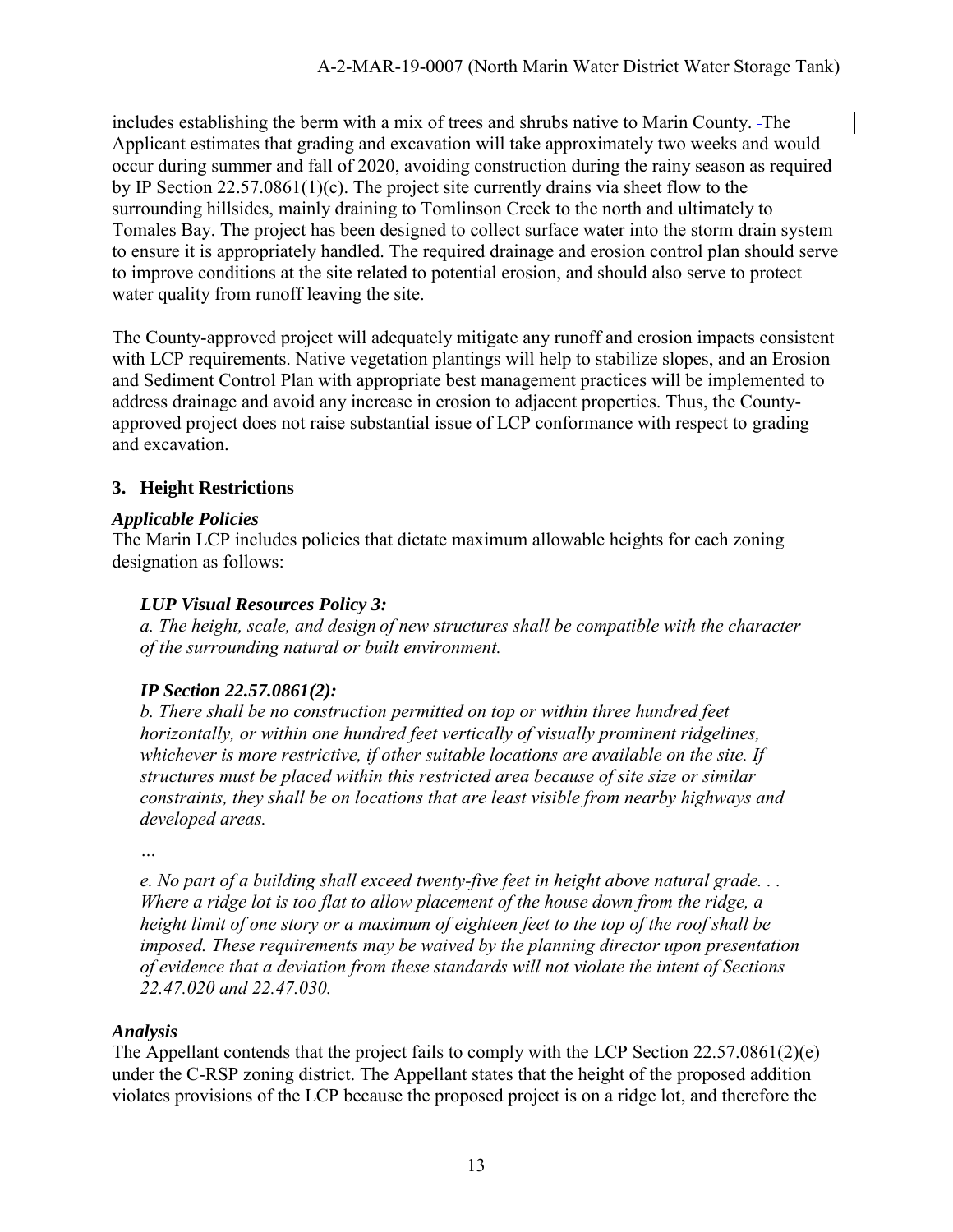appropriate height limit is 18 feet. LCP regulations for the subject parcel's zoning district indicate that no part of a building shall exceed twenty-five feet above natural grade and that no accessory building shall exceed fifteen feet above natural grade.

As the LCP does not provide a definition for what constitutes a "ridge lot", the discretion of identifying when such a lot is present is incumbent upon the decision-making body. The Planning Commission looked to the Marin County General Plan in making this determination;<sup>1</sup> however such General Plan designations do not apply to the coastal zone, and the Planning Commission determination was subsequently overruled by the Board of Supervisors when it approved the subject CDP. In any case, while the project site is located near the top of a topographic knoll at Inverness Ridge, but the tank site is not visible from public highways or other developed areas. The existing public view of the site from Shoreline Highway on the east side of Tomales Bay looking west only presents densely wooded hills, with few residences even visible. Additionally, Point Reyes National Seashore is on the opposite side of the knoll, and the tank would not be visible from the National Park or the Inverness Ridge Trail. The parcel is heavily vegetated, and the proposed water tower would be below the treeline. Ultimately, the County Board determined that this was *not* a ridge lot, and that the appropriate maximum height is the 25-foot maximum identified for buildings in this zone district. The Commission concurs, including as the clear LCP policy intent regarding ridge lots is to protect public ridgeline views against inappropriate incursions into them, and the County-approved project does just that, including that the new tank will not be visible from public views. The County-approved project allows the water tank at a height of 20 feet 8 inches above existing natural grade, which is below the applicable 25-foot maximum height limit regulations of the C-RSP zoning district.

For these reasons, the approved project does not raise a substantial issue of LCP conformance with respect to height restrictions.

# **4. Substantial Issue Determination Conclusion**

When considering an appealed project, the Commission must first determine whether the project raises a substantial issue of LCP conformity, such that the Commission should assert jurisdiction over a de novo CDP for such development. The Commission has the discretion to find that the project does not raise a substantial issue of LCP conformance. As explained above, the Commission is guided in its "substantial" issue determination by the following five factors: the degree of factual and legal support for the local government's decision; the extent and scope of the development as acted upon by the local government; the significance of the coastal resources affected by the decision; the precedential value of the local government's decision for future interpretations of its LCP; and, whether the appeal raises only local issues as opposed to those of regional or statewide significance. In this case, these five factors, considered together, support a conclusion that this project does not raise a substantial issue of LCP conformance.

First, the County's administrative record for this matter, including the record of the County Board of Supervisors hearing on the proposed project, demonstrates that the County had factual and legal support for its decision to approve the proposed project. In relation to the height restriction contentions, the County Board appropriately determined the applicable maximum

 $\overline{a}$  $1$  Where the General Plan uses specific maps to identify such lots.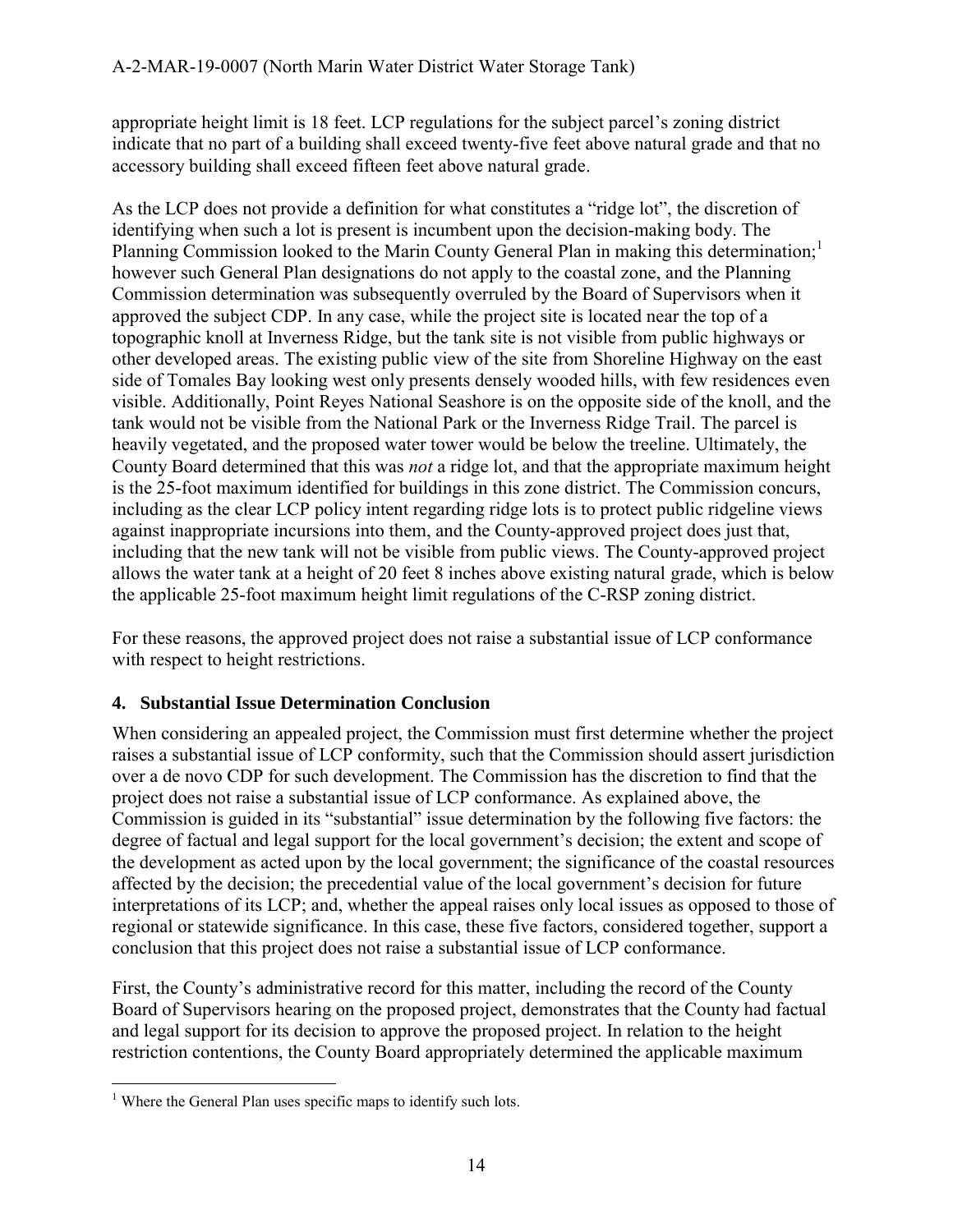height standard, and appropriately determined that the project meets the designated height limit for the Coastal Residential Single-Family Planned District. Additionally, the County Board appropriately determined that the development meets the scale and design standards of the LCP. Both of these determinations are supported by the fact that the design, materials, and color of the development are visually compatible with the surrounding landscape, and that the Countyapproved project does not obstruct public views from any public viewing areas or viewsheds, including designated scenic roads and visual resource areas. Lastly, the County-approved project has been sited and designed to avoid runoff or erosion impacts to adjacent properties. Thus, the County provided adequate factual and legal support for its decision that the approved development would be consistent with the certified LCP.

Second, the extent and scope of the development is limited to the replacement of an existing water storage tank and a previously destroyed water tank with a single, improved water tank which fits the scope and size of surrounding development. The project will remain visually compatible with adjacent residences while ensuring adequate water storage for the Paradise Ranch Estates neighborhood and expanding water storage capacity for fire protection.

Third, the significance of the coastal resources affected by the project is less than significant as the impacts to visual resources are minimal and limited to private views, which are not protected by the LCP. In addition, the County-approved project is sited, designed and conditioned to limit these potential private view impacts as much as possible.

Fourth, the County's decision does not set any new precedent for LCP interpretations as the project is similar to the surrounding developments, and is otherwise consistent with applicable LCP policies. Because the project is consistent with the LCP, a finding of no substantial issue will not create an adverse precedent for future interpretation of the LCP.

Lastly, the appeal raises solely local issues regarding private community character and visual compatibility, grading and excavation and height limitations of a distinct location within a specific neighborhood in Marin County, with no bearing on regional or statewide public resource issues.

For the reasons stated above, the Commission finds that Appeal Number A-2-MAR-19-0007 does not present a substantial issue with respect to the grounds on which the appeal was filed under Section 30603 of the Coastal Act, and that the project as proposed is consistent with the certified LCP. Thus, the Commission here declines to take jurisdiction over the CDP application for this project.